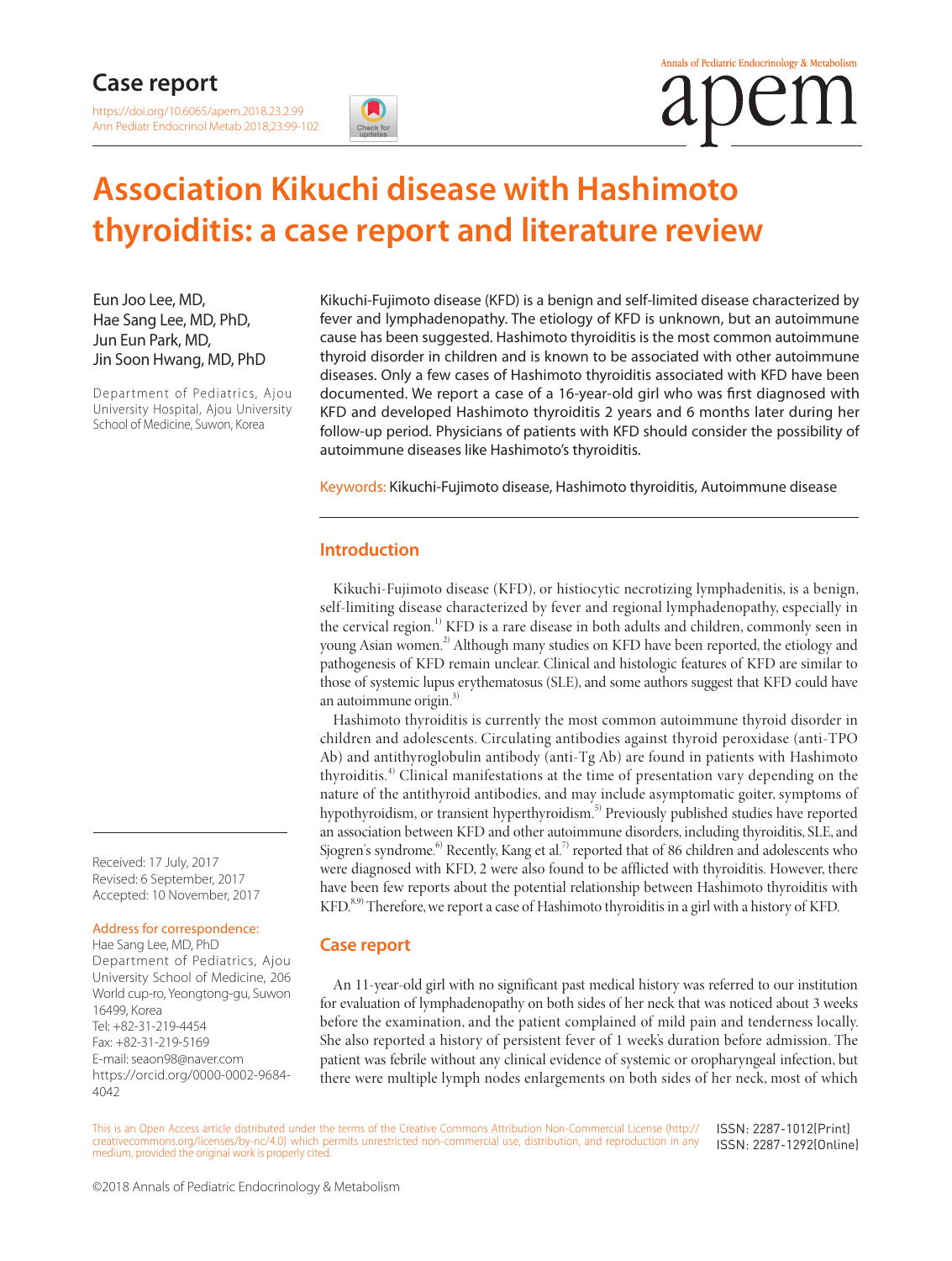# apem

were levels II and IV on the right side. Thyroid gland was not enlarged on physical examination. There was no family history of lymphoma, leukemia, SLE, rheumatoid arthritis, or any other autoimmune disorder. Her white blood cell count was  $2.12\times10^9$ /L, and it consisted of 52.2% neutrophils, 37.3% lymphocytes, and 3.8% monocytes. Her hemoglobin level was 12.1 g/dL and platelet level was  $211\times10^9$ /L. Her serum erythrocyte sedimentation rate was 35 mm/hr, C-reactive protein was 1.06 mg/dL, electrolyte level and liver function tests were normal. Herpes simplex virus, Epstein Barr virus, Toxoplasma, and cytomegalovirus serologies were negative. Rheumatoid factor, complement 3 (C3), complement 4 (C4), antinuclear antibody (ANA), and antidouble stranded DNA levels were within normal limits. A computed tomography of the neck revealed right side dominant multiple heterogeneous enhancing conglomerated enlarged lymph nodes in both neck at levels II, III, IV, and V (Fig. 1). Bone marrow aspiration was negative for malignancy and bacterial culture studies were also negative. The thyroid function test was not performed because she did not show any evidence of goiter. Intravenous 3rd generation cephalosporin was initially administered, but spiking fever persisted. Three days after admission, an excisional biopsy of the enlarged cervical lymph node was performed. The biopsy demonstrated irregular paracortical areas of coagulative

necrosis with abundant karyorrhectic debris, which were compatible with KFD. Based on the diagnosis of KFD and persistence of fever, oral prednisolone (1 mg/kg/day) treatment was started. Two days later, the fever disappeared and the size of lymph nodes began to decrease gradually.

The patient did not experience any additional recurrence of KFD. Two years and 6 months later, she presented with evidence of goiter. She had first noticed the enlarged thyroid gland 3 weeks ago. Goiter size was measured in grade Ia by World Health Organization criteria.<sup>10)</sup> The thyroid gland was palpable and it was diffusely enlarged but not visible. Although thyroid function tests were within normal limits, antithyroglobulin antibody (anti-Tg) were positive: anti-Tg Ab, 290 U/mL (normal, <100 U/mL); thyroid peroxidase antibody (anti-TPO), 50 U/ mL (normal, <100 U/mL); TSH-binding immunoglobulin, <5 U/L (normal, <9 U/L). Rheumatoid factor and ANA titer were negative. She was diagnosed with Hashimoto's thyroiditis several years after diagnosed with KFD. She is now 16 years old and is doing well. She undergoes regular check-up every 6 months and is not taking any medication (Table 1).

This study was waived by the Institutional Review Board of Ajou University School of Medicine (AJIRB-MED-EXP-18-052).



Fig. 1. Axial contrast-enhanced computed tomography of the neck show multiple heterogeneous enlarged lymph nodes in both neck. The maximum size of the lymph nodes in both neck at levels II (A; arrow) and IV (B).

|--|

|                              | At diagnosis of thyroiditis | Follow-up (mo) |      |         |      |
|------------------------------|-----------------------------|----------------|------|---------|------|
| Variable (reference range)   |                             | 6              |      | 18      | 74   |
| $T_3$ (76–190 ng/dL)         | 103                         | 105            | 141  | 99      | 98   |
| Free $T_4$ (0.64-1.72 ng/dL) | 1.34                        | 1.24           | 1.12 | .31     | 1.57 |
| TSH (0.15-5.00 µIU/mL)       | 3.89                        | 3.87           | 7.06 | 2.49    | 3.17 |
| Anti-Tg Ab (0-100 U/mL)      | 290                         | 451            | 277  | 444     | 679  |
| TPO antibody (0-100 U/mL)    | 50                          | < 15           | 15   | ${<}15$ | < 15 |
| TBII (0-9 U/L)               |                             |                |      |         | < 5  |

 $T_{3}$ , triiodothyronine; Free T<sub>4</sub>, free thyroxine; TSH, thyroid-stimulating hormone; TBII, TSH-binding immunoglobulin; Anti-Tg Ab, antithyroglobulin antibody; TPO antibody, antithyroid peroxidase antibody.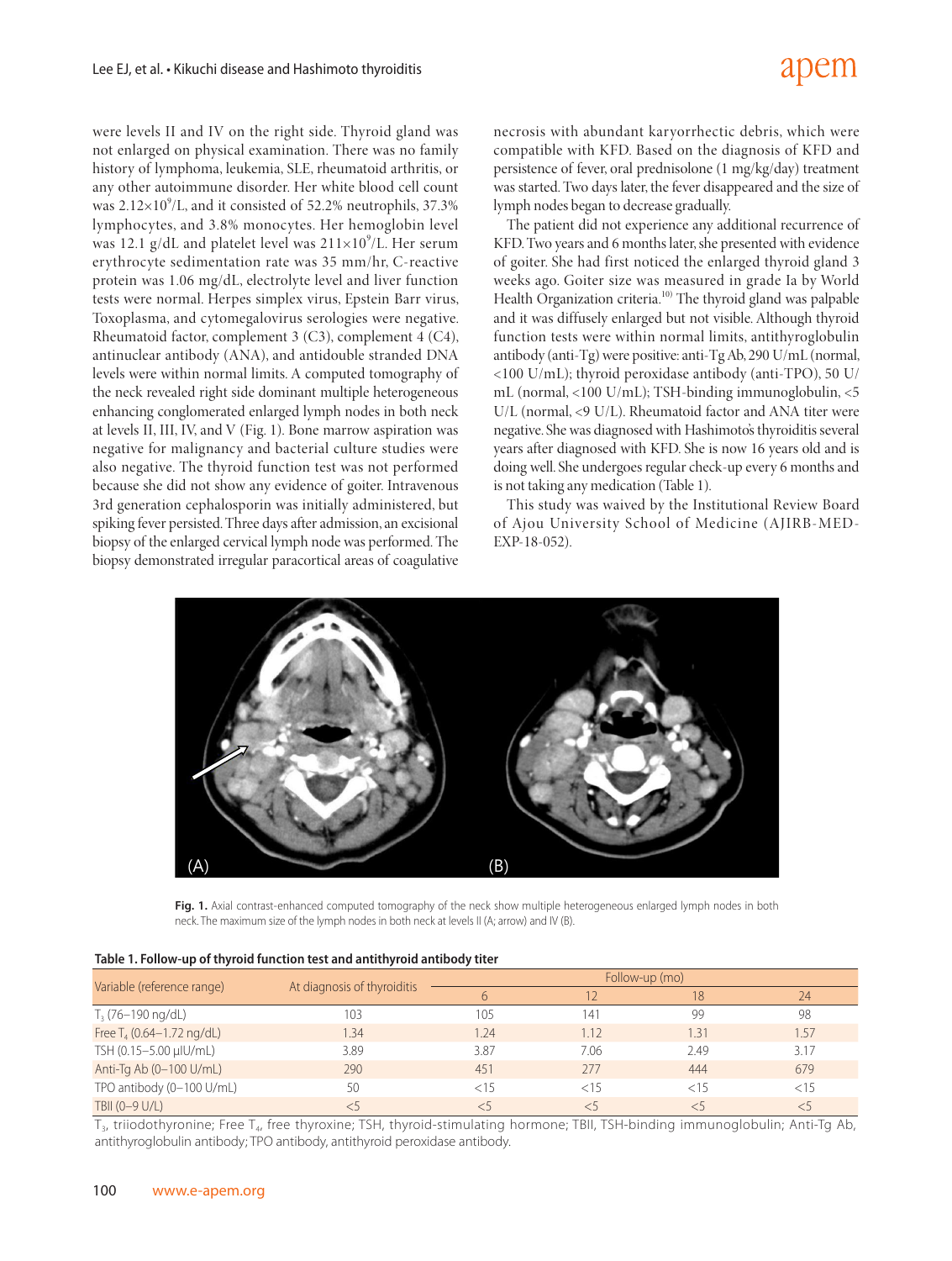# apem

#### **Discussion**

KFD is a rare, self-limiting, benign, systemic lymphadenitis, which has a higher prevalence in Asian women. The most common clinical findings consist of persistent fever and localized lymphadenopathy.<sup>11)</sup> KFD usually resolves spontaneously over a period of several weeks to months. However, a few patients with KFD showed poor clinical outcomes, thought to be attributable to systemic involvement.12,13) The exact etiology of KFD is still unknown. Initially, a viral infection was suspected to be the etiology of KFD due to flu-like symptoms. Several viruses were thought to be implicated in the pathogenesis of KFD, but their presence was not demonstrated and their involvement remains controversial.14) No viral and bacterial infection was also found in our case. On the other hand, based on the clinical (fever, lymphadenitis, skin rash, and arthralgia) and histologic similarity (paracortical necrosis with karyorrhectic debris and inflammatory cell responses) between KFD and SLE, an autoimmune etiology was proposed.<sup>6)</sup> In addition, several cases of KFD associated with other autoimmune diseases have been reported, these reports support the hypothesis that KFD has an autoimmune origin. $^{3,15)}$  Kim et al.<sup>16)</sup> reported that the development of autoimmune disease was diagnosed in approximately 4% in children with KFD. In an adult study, 7% of KFD patients had autoimmune disease.17) Although the exact mechanism by which KFD and other autoimmune disease were related is unknown, but based on laboratory and histological findings, it has been hypothesized that KFD might represent an exuberant T-cell-mediated response to certain antigen stimuli in genetically susceptible individuals.<sup>14)</sup>

Hashimoto thyroiditis with goiter is one of the most common causes of thyroid disease in children and adolescents. It is associated with circulating antibodies against anti-TPO Ab and anti-Tg Ab and is characterized by lymphocytic infiltration of the thyroid gland, which results in asymmetric thyroid enlargement.<sup>4)</sup> Clinical manifestations at the time of presentation vary depending on the nature of the antithyroid antibodies, including asymptomatic goiter, symptoms of hypothyroidism, or transient hyperthyroidism.<sup>5)</sup> Hashimoto thyroiditis is an organ-specific autoimmune disease and the antithyroid immune response begins with activation of thyroid antigen-specific helper T cells. In previous studies of children, Hashimoto thyroiditis is found to be linked to organ-specific autoimmune diseases (such as vitiligo, myasthenia gravis, and thrombocytopenic purpura), systemic autoimmune diseases (such as rheumatoid arthritis, SLE, and progressive systemic sclerosis), and other autoimmune endocrine diseases (such as insulin-dependent diabetes mellitus and autoimmune hypoparathyroidism). $^{18)}$ 

A few cases of KFD associated with Hashimoto thyroiditis have been reported. $8,15)$  In a majority of the cases previously reported, KFD and Hashimoto thyroiditis occurred concurrently. In 3 cases, however, KFD occurred later in patients who were previously diagnosed with Hashimoto thyroiditis.<sup>3,9,19)</sup> The reported cases are presented in Table 2. Our patient had a previous history of KFD and was diagnosed with Hashimoto thyroiditis 2 years and 6 months later, which is different from other cases. In some cases, autoimmune disorders such as SLE developed from few months to 5 years after diagnosed with  $KFD$ <sup> $2,3)$ </sup> From this point of view, KFD may be associated with the development of Hashimoto's thyroiditis and other autoimmune disorders. Our case report had limitations. We did not examine thyroid hormones and antibodies at the time of diagnosis of KFD because the patient had no evidence of goiter; we did not, at the time, consider a possible of the association between autoimmune thyroiditis and KFD. So, we did not know the exact timing of autoimmune thyroiditis. Based on our case, we suggest that patients with KFD may need to check the thyroid function tests at the time of initial diagnosis.

In conclusion, health care providers treating patients diagnosed with KFD should consider the possibility of autoimmune diseases or concurrent autoimmune disease, even though cases of Hashimoto thyroiditis with associated KFD has been relative rare. Therefore, it may be necessary to monitor the thyroid function of patients diagnosed with KFD for the possible later development of autoimmune disease such as Hashimoto thyroiditis.

# **Conflict of interest**

No potential conflict of interest relevant to this article was

| Table 2. Reported cases of Kikuchi-Fujinioto disease associated with Hashinioto thyrolditis |                |     |     |                         |                          |                                                                 |                                       |  |  |  |
|---------------------------------------------------------------------------------------------|----------------|-----|-----|-------------------------|--------------------------|-----------------------------------------------------------------|---------------------------------------|--|--|--|
| Study                                                                                       | Case           | Age | Sex | Onset                   | Interval                 | Symptom and signs (KFD/HT)                                      | Treatment (KFD/HT)                    |  |  |  |
| Go et al. $^{15)}$                                                                          |                |     |     | Simultaneous KFD and HT | $\sim$                   | Fever, otalgia, sore throat, cervical<br>lymphadenopathy/goiter | Prednisone/<br>no treatment           |  |  |  |
| Rubio et al. <sup>8)</sup>                                                                  |                | 27  | Н.  | Simultaneous KFD and HT | $\overline{\phantom{a}}$ | Fever, cervical lymphadenopathy/<br>painless goiter             | Symptomatic therapy/<br>levothyroxine |  |  |  |
| Saratziotis et al. <sup>99</sup>                                                            |                | 19  |     | KFD after HT            | N/A                      | Fever, cervical lymphadenopathy/<br>NA                          | Methylprednisolone/<br>levothyroxine  |  |  |  |
| Archibald et al. <sup>19)</sup>                                                             | $\overline{4}$ | 30  | F.  | KFD after HT            | N/A                      | Fever, cervical lymphadenopathy,<br>trismus/NA                  | NSAIDs/levothyroxine                  |  |  |  |
| Sopeña et al. <sup>3)</sup>                                                                 |                | 24  |     | KFD after HT            | 5 yr                     | N/A                                                             | N/A                                   |  |  |  |
| Present case                                                                                | 6              |     |     | KFD before HT           | 2v6mo                    | Fever, cervical lymphadenopathy/goiter Prednisone/no treatment  |                                       |  |  |  |

**Table 2. Reported cases of Kikuchi-Fujimoto disease associated with Hashimoto thyroiditis** 

KFD, Kikuchi-Fujimoto disease; HT, Hashimoto thyroiditis; NSAIDs, nonsteroidal anti-inflammatory drugs; N/A, not available.